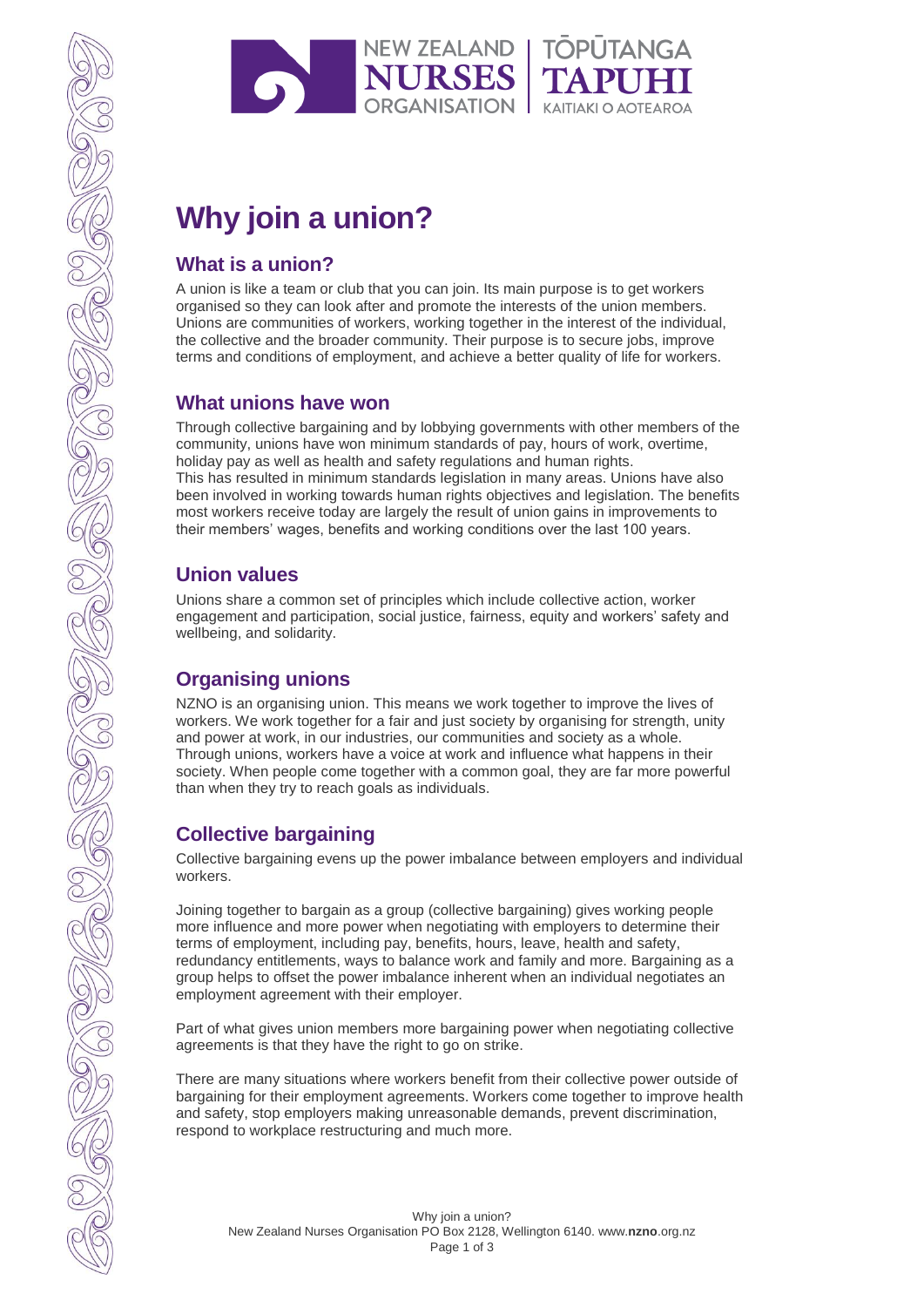### **Strikes**

A strike happens when a group of workers refuse to do their normal work for their employer. This can mean anything from refusing to work any extra hours (an overtime ban) through to a complete refusal to work. A strike is used to pressure an employer to shift their position in negotiations.

According to the Employment Relations Act 2000 (the Act), workers can legally strike when their union is negotiating a collective agreement, or when there is a serious health and safety issue. For the strike to be lawful it must not breach section 86 of the Act.

NZNO treats striking very seriously, and sees it as a last resort action after all else has failed. The decision to strike is made by the workers covered by the collective agreement, usually by secret ballot (this enables workers to make a free choice). As an NZNO member you are likely to find yourself working in what is defined by the Act as an ['essential industry'.](http://www.legislation.govt.nz/act/public/2000/0024/latest/whole.html#DLM61702) If you work in an essential service and the strike is about a collective agreement, NZNO is required to notify your employer that you will be going on strike.

### **Advocacy**

NZNO trains elected delegates (workplace representatives) to represent members in meetings with the employer. The meeting could affect an individual e.g. about a disciplinary matter, or a group of workers e.g. restructuring. If there is no delegate in your ward or area you may be represented by an NZNO employee. An organiser would advise about an employment issue or a professional nursing adviser if it is a clinical nursing issue. It is important to have a representative at meetings which affect your employment to ensure consultation requirements are followed and you are fairly treated. If the outcome is unfair NZNO may provide assistance to challenge the decision at mediation, or the Employment Relations Authority. Self-identified māori NZNO members can be supported in employment disputes by a [Te Runanga](http://www.nzno.org.nz/groups/te_runanga) member or representative. NZNO has developed a marae based grievance resolution process called korero tahi where parties to the grievance can come together with kuia, kaumatua and whanau on marae to korero and resolve the grievance. See the NZNO fact sheet ['On the case'](http://www.nzno.org.nz/Portals/0/publications/On%20the%20Case2.pdf) for more information about representation.

## **NZNO's successful campaigning**

Nurses were previously paid around 10 to 20% less than teachers and police. This historical discrimination was in part due to nursing being a feminised occupation. In 2003 NZNO launched a campaign called 'Fair Pay – Because we're worth it!'

NZNO members leafleted, demonstrated, and participated in collective activity to progress the campaign. They challenged the government's lack of funding and received strong public support. This campaign was successful in achieving the goal of pay parity with teachers and police in 2005 when nurses received 20 to 47% pay rises.

NZNO is continually campaigning on issues which affect members such as safe staffing and healthy workplaces, changes to the Employment Relations Act 2000; improved Parental Leave provisions, pay equity and equal pay for work of equal value.